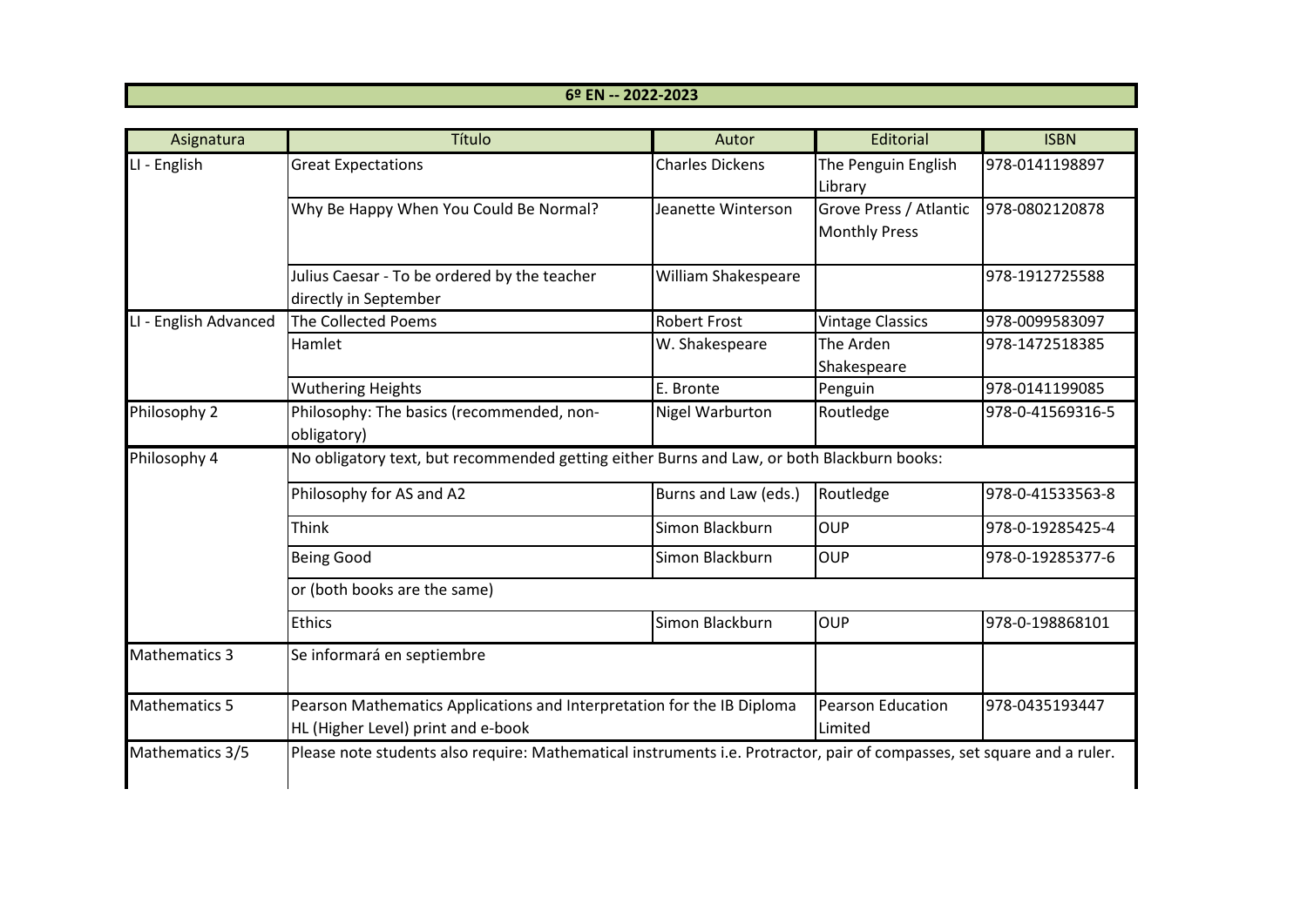| Calculadora              | The mathematics department recommends the calculator from Numworks (https://www.numworks.com/). The                      |  |  |  |  |
|--------------------------|--------------------------------------------------------------------------------------------------------------------------|--|--|--|--|
|                          | techniques to be learned with the calculator will be explained in class based on this device.                            |  |  |  |  |
| <b>BYOD - Bring Your</b> | Students will participate on a mandatory basis in the project basis "Bring Your Own Device". All S5 and S6 students must |  |  |  |  |
| Own Device               | have their own laptop or tablet computer and bring it to school every day where it will be used for educational          |  |  |  |  |
|                          | Students will be given a personal login to the school Wifi for any educational use                                       |  |  |  |  |
|                          | Microsoft Office 365 will be provided by the school free of charge.                                                      |  |  |  |  |
|                          | Although they are free to choose any option for the device, we recommend it to have the following specifications:        |  |  |  |  |
|                          | - Windows 10 or Mac OS X. Android and Chromebooks do not support all the software in use in school.                      |  |  |  |  |
|                          | Integrated Wifi-antenna                                                                                                  |  |  |  |  |
|                          | Integrated camera                                                                                                        |  |  |  |  |
|                          | Processor: i3 or AMD E2/A4 Dual Core, equivalent or better                                                               |  |  |  |  |
|                          | Memory: We advise at least 4GB Ram, and at least a harddrive with a capacity of 250GB, SSD-Harddrive is<br>recommended.  |  |  |  |  |
|                          | Screen size: at least 10.8 inch for comfortable viewing of texts, excel sheets etc., recomended 14 inch.                 |  |  |  |  |
|                          | Foldable or detachable screen.                                                                                           |  |  |  |  |
|                          | - Touch screen and pen are strongly recommended                                                                          |  |  |  |  |
|                          | - Microphone and headphones.                                                                                             |  |  |  |  |
|                          | A good integrated or external keyboard in your language.                                                                 |  |  |  |  |
|                          | A mouse.                                                                                                                 |  |  |  |  |
|                          | - Lightweight for ease of transport.                                                                                     |  |  |  |  |
|                          | A long battery life and/or spare battery.                                                                                |  |  |  |  |
|                          | - Minimum 1 USB-A port, or integrated USB-C port                                                                         |  |  |  |  |
|                          | Virus protection (Windows defender comes automatically with Windows 10 and is sufficient)                                |  |  |  |  |
|                          | - A pdf reader.                                                                                                          |  |  |  |  |
|                          | Browsers used must be Edge or Chrome, not Safari or Firefox for Microsoft Teams.                                         |  |  |  |  |
|                          | - A protective carrying case.                                                                                            |  |  |  |  |
|                          | A DVD player is not required.                                                                                            |  |  |  |  |